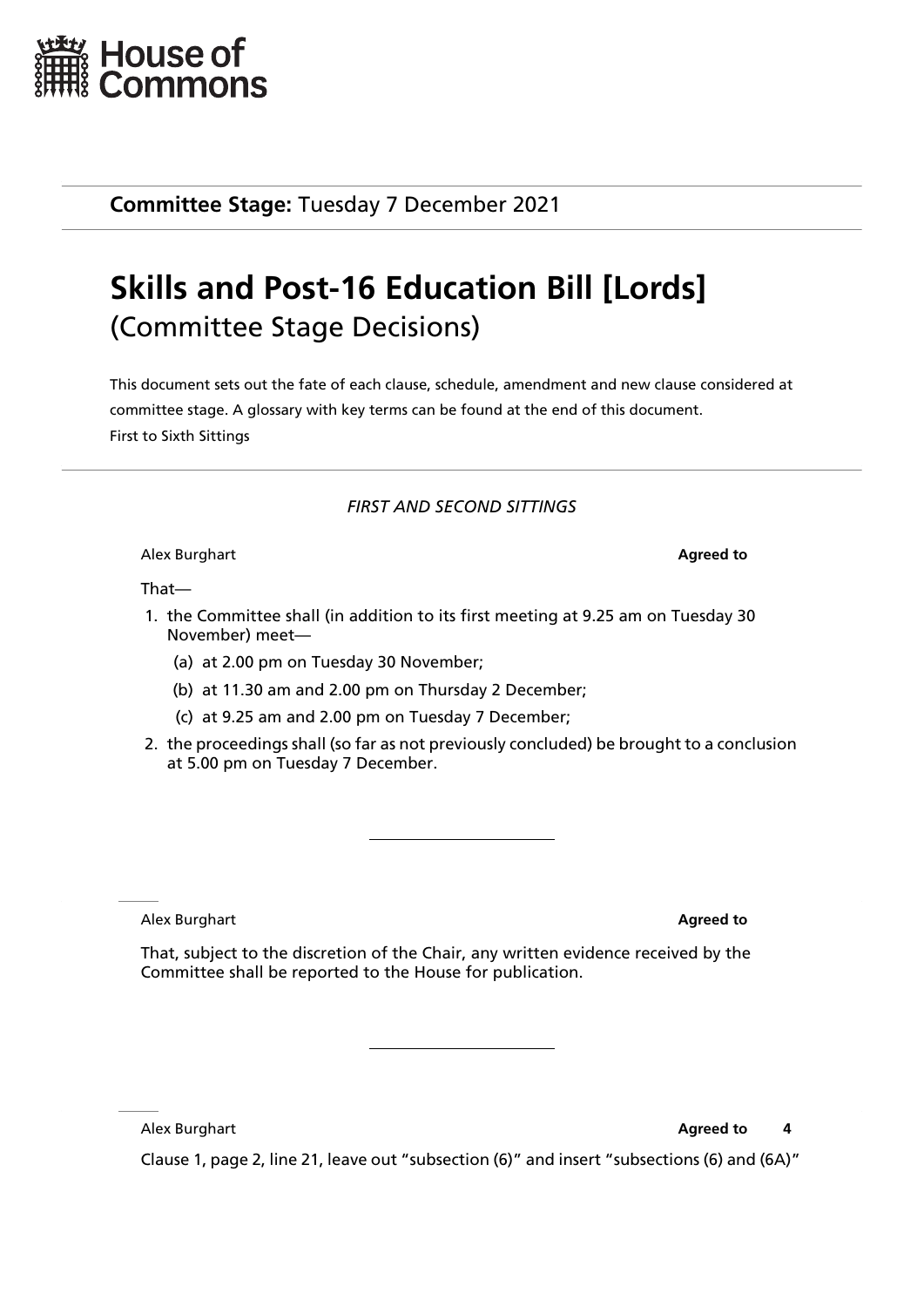|                                                                                        | <b>Agreed to</b>                                                                                                                                                                                                                                                                                                      | 5  |
|----------------------------------------------------------------------------------------|-----------------------------------------------------------------------------------------------------------------------------------------------------------------------------------------------------------------------------------------------------------------------------------------------------------------------|----|
|                                                                                        | Clause 1, page 2, line 32, at end insert-                                                                                                                                                                                                                                                                             |    |
|                                                                                        | "(6A) Where a specified area covers any of the area of a relevant authority,<br>the Secretary of State may approve and publish a local skills improvement<br>plan for the specified area only if satisfied that in the development of the<br>plan due consideration was given to the views of the relevant authority. |    |
|                                                                                        | For this purpose "relevant authority" means-                                                                                                                                                                                                                                                                          |    |
| (a)                                                                                    | a mayoral combined authority within the meaning of Part 6 of the<br>Local Democracy, Economic Development and Construction Act<br>2009 (see section 107A(8) of that Act), or                                                                                                                                          |    |
| (b)                                                                                    | the Greater London Authority."                                                                                                                                                                                                                                                                                        |    |
| Alex Burghart                                                                          | <b>Agreed to on division</b>                                                                                                                                                                                                                                                                                          | 6  |
|                                                                                        | Clause 1, page 2, line 35, leave out from "body" to "for" in line 37                                                                                                                                                                                                                                                  |    |
| Alex Burghart                                                                          | <b>Agreed to on division</b>                                                                                                                                                                                                                                                                                          | 7  |
|                                                                                        | Clause 1, page 2, line 40, leave out from beginning to "and" in line 6 on page 3                                                                                                                                                                                                                                      |    |
| Emma Hardy                                                                             | Withdrawn after debate                                                                                                                                                                                                                                                                                                | 27 |
|                                                                                        | Clause 1, page 3, line 4, at end insert-                                                                                                                                                                                                                                                                              |    |
|                                                                                        |                                                                                                                                                                                                                                                                                                                       |    |
|                                                                                        | "(iv)<br>groups representing the interests of people with<br>disabilities,"                                                                                                                                                                                                                                           |    |
|                                                                                        | Withdrawn after debate                                                                                                                                                                                                                                                                                                |    |
|                                                                                        |                                                                                                                                                                                                                                                                                                                       | 33 |
| Mr Toby Perkins<br>Matt Western                                                        | Clause 1, page 3, line 4, at end insert-<br>"(iv)<br>Local Enterprise Partnerships and the skills and<br>productivity board,"                                                                                                                                                                                         |    |
|                                                                                        |                                                                                                                                                                                                                                                                                                                       |    |
| Sarah Champion<br>Marsha De Cordova<br>Paula Barker<br><b>Tony Lloyd</b><br>lan Lavery | <b>Negatived on division</b>                                                                                                                                                                                                                                                                                          | 1  |

Clause 1, page 3, line 6, after "evidence" insert ", including the views of relevant community groups including those representing the interests of disabled people,"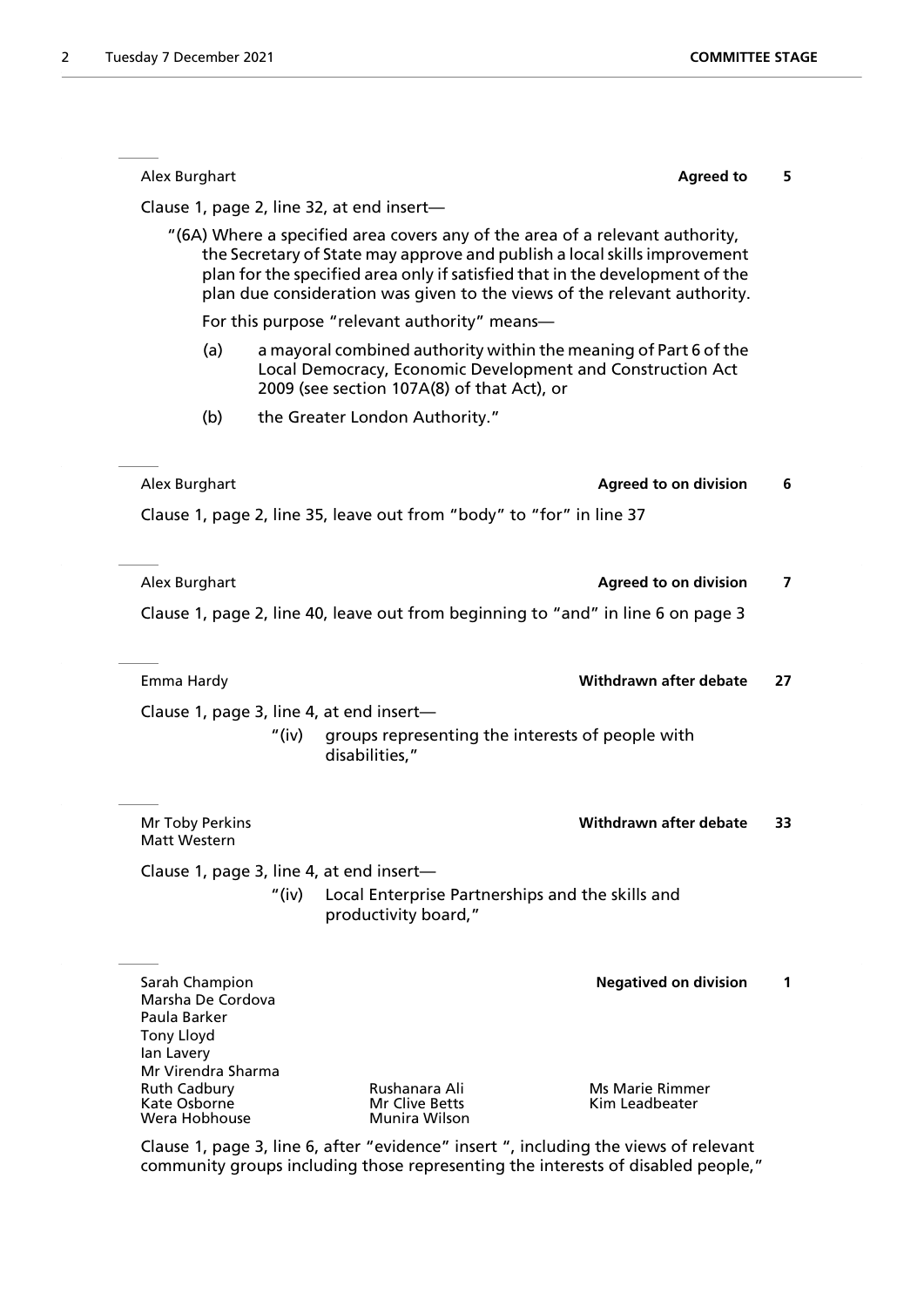| Alex Burghart                             |                                           |                                                                | <b>Agreed to on division</b>                                                                                                   | 8  |
|-------------------------------------------|-------------------------------------------|----------------------------------------------------------------|--------------------------------------------------------------------------------------------------------------------------------|----|
|                                           |                                           | Clause 1, page 3, line 8, leave out "by people resident"       |                                                                                                                                |    |
|                                           |                                           |                                                                |                                                                                                                                |    |
| Alex Burghart                             |                                           |                                                                | <b>Agreed to on division</b>                                                                                                   | 9  |
|                                           |                                           | Clause 1, page 3, line 9, leave out "and other local bodies"   |                                                                                                                                |    |
|                                           |                                           |                                                                |                                                                                                                                |    |
| Alex Burghart                             |                                           |                                                                | <b>Agreed to</b>                                                                                                               | 10 |
|                                           |                                           | Clause 1, page 3, line 10, after "any" insert "English-funded" |                                                                                                                                |    |
|                                           |                                           |                                                                |                                                                                                                                |    |
| Sarah Champion                            |                                           |                                                                | <b>Not called</b>                                                                                                              | 2  |
| Marsha De Cordova<br>Paula Barker         |                                           |                                                                |                                                                                                                                |    |
| <b>Tony Lloyd</b>                         |                                           |                                                                |                                                                                                                                |    |
| lan Lavery<br>Mr Virendra Sharma          |                                           |                                                                |                                                                                                                                |    |
| <b>Ruth Cadbury</b><br>Kate Osborne       |                                           | Rushanara Ali<br>Mr Clive Betts                                | <b>Ms Marie Rimmer</b><br>Kim Leadbeater                                                                                       |    |
| Wera Hobhouse                             |                                           | <b>Munira Wilson</b>                                           |                                                                                                                                |    |
| "(d)                                      | Clause 1, page 3, line 12, at end insert- |                                                                |                                                                                                                                |    |
|                                           |                                           | employment gap within the specified area."                     | identifies actions to be taken to reduce the disability                                                                        |    |
|                                           |                                           |                                                                |                                                                                                                                |    |
| Emma Hardy                                |                                           |                                                                | <b>Not called</b>                                                                                                              | 28 |
|                                           | Clause 1, page 3, line 12, at end insert- |                                                                |                                                                                                                                |    |
| "(d)                                      |                                           |                                                                | identifies positive actions to reduce the disability employment                                                                |    |
|                                           |                                           | gap within the specified area."                                |                                                                                                                                |    |
|                                           |                                           |                                                                |                                                                                                                                |    |
| Mr Toby Perkins<br>Matt Western           |                                           |                                                                | <b>Not called</b>                                                                                                              | 34 |
| Clause 1, page 3, line 12, at end insert- |                                           |                                                                |                                                                                                                                |    |
| "(d) ·                                    |                                           |                                                                | lists specific strategies to support learners who have or have                                                                 |    |
|                                           |                                           |                                                                | previously had, a statement of Special Educational Need or an<br>Education and Health Care Plan into employment, including but |    |
|                                           |                                           |                                                                | not limited to provision for supported internships."                                                                           |    |
|                                           |                                           |                                                                |                                                                                                                                |    |
| Mr Toby Perkins<br>Matt Western           |                                           |                                                                | Not called                                                                                                                     | 38 |
|                                           | Clause 1, page 3, line 12, at end insert- |                                                                |                                                                                                                                |    |
| "(d)                                      |                                           |                                                                | takes account of a provider of designated distance learning                                                                    |    |
|                                           |                                           |                                                                | courses that are undertaken by residents of the specified area."                                                               |    |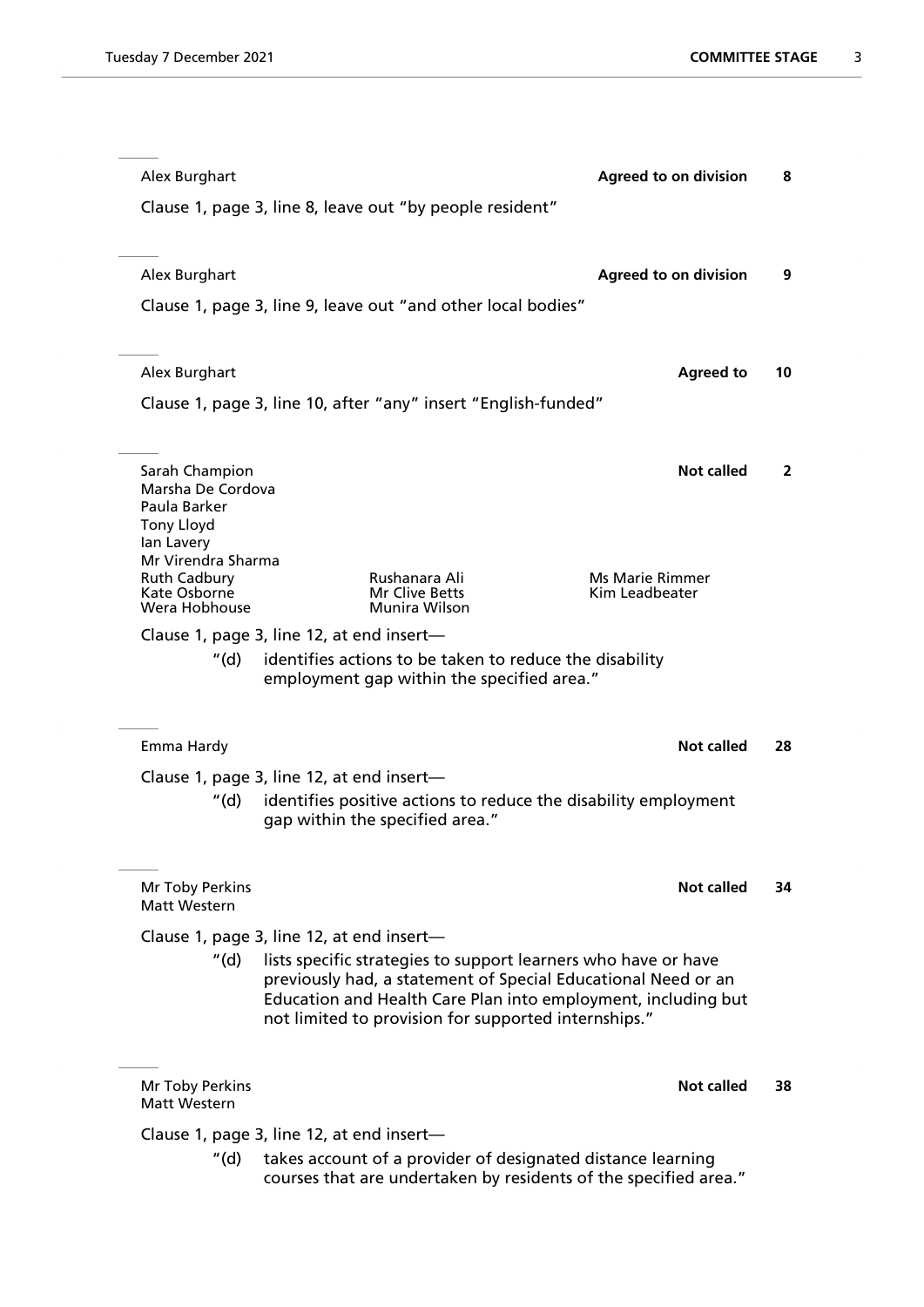Mr Toby Perkins **Not called** 39 Matt Western Clause 1, page 3, line 12, at end insert— "(d) these conditions to include the requirement for the LSIP to give due regard to a national strategy for education and skills, which is agreed across the Department for Education, Department for Work and Pensions, Department for Business, Energy and Industrial Strategy, and the Department for Levelling Up Housing and Communities." **Mr Toby Perkins <b>Not called** 40 Matt Western Clause 1, page 3, line 12, at end insert— "(7A) The Secretary of State must prepare and publish guidance setting out the criteria used to determine the boundaries of a specified area for the purpose of this section." Mr Toby Perkins **Negatived on division 41** Matt Western Clause 1, page 3, line 12, at end insert— "(7A) Before local skills improvement plans are introduced outside of trailblazer areas, the Secretary of State must publish guidance relating to their implementation, subject to consultation of all Mayoral Combined Authorities and, where there is not one, the relevant local authority." **Mr Toby Perkins <b>Not called** 44 Matt Western

Clause 1, page 3, line 12, at end insert—

"(7A) Colleges and other providers may propose revisions where they consider that the plans do not appropriately reflect the full diversity of priorities across the locality."

*Clause, as amended, agreed to.*

Matt Western

Mr Toby Perkins **Withdrawn after debate 35**

Clause 2, page 3, line 22, after "the" and before "employers" insert "public and private sector"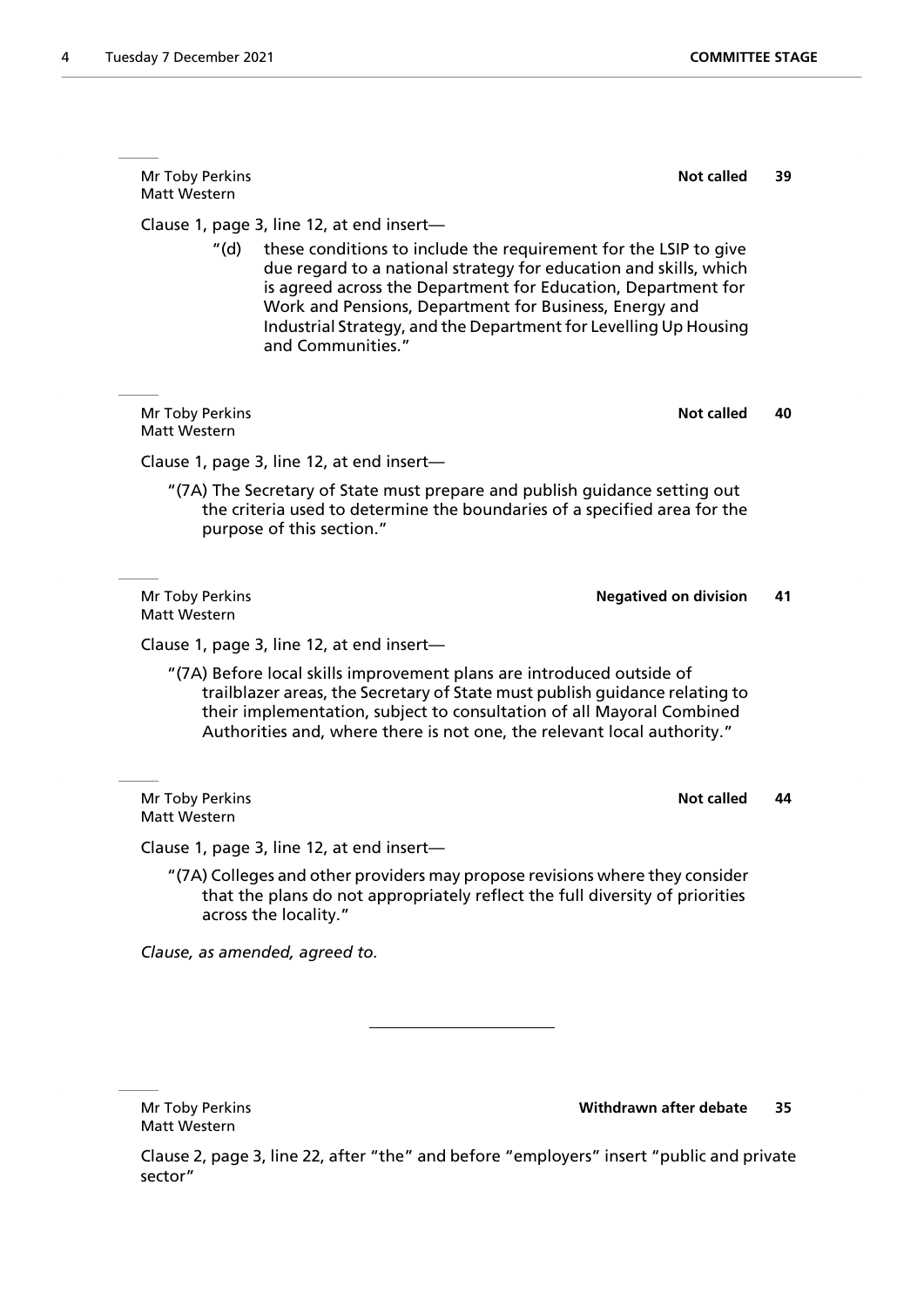Mr Toby Perkins **Not called** 45 Matt Western Clause 2, page 3, line 22, leave out "reasonably" Mr Toby Perkins **Not called** 36 Matt Western Clause 2, page 3, line 22, after "employers" insert ", local Further Education colleges, independent training providers, local authority (including Mayoral combined authorities) and Local enterprise partnerships" Mr Toby Perkins **Not called** 46 Matt Western Clause 2, page 3, line 23, after "area," insert "including the interests of small and medium sized enterprises, the self-employed and public and voluntary sector employers," **Sarah Champion Not called** 3 Emma Hardy Marsha De Cordova Paula Barker Tony Lloyd Ian Lavery Mr Virendra Sharma Ruth Cadbury Rushanara Ali Ms Marie Rimmer Kate Osborne<br>1991 - Kim Leadbeater Mar Corea Hobhouse **Munira Wilson** Clause 2, page 3, line 23, at end insert— "(iii) the body is composed of employers who demonstrate reputable practice in relation to equality and diversity in employment, including in relation to disability, and" Mr Toby Perkins **Negatived on division 37** Matt Western Clause 2, page 3, line 23, at end insert— "(iii) in the event that there is no body in the local area that is representative of the organisations listed under subsection (1)(a)(ii) the Secretary of State will instruct the Local Enterprise Partnership or Metro mayor to bring

together a board which is representative of all the organisations outlined in subsection (1)(a)(ii), who will take on responsibility for drawing up the local skills improvement plan."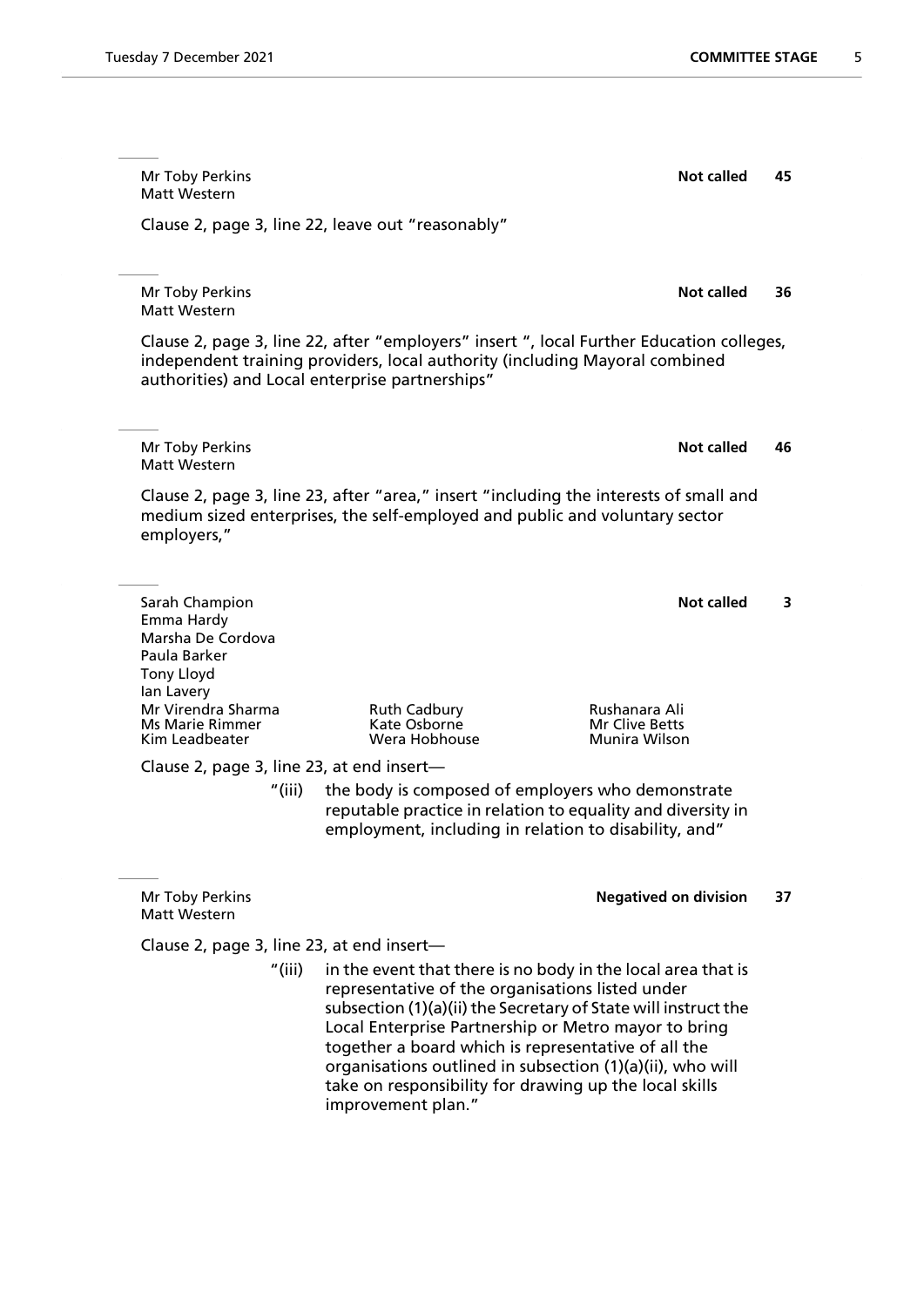| (c)                                                                                         | anything else the Secretary of State considers appropriate."       |    |  |
|---------------------------------------------------------------------------------------------|--------------------------------------------------------------------|----|--|
| Clause agreed to.                                                                           |                                                                    |    |  |
| Clause 3 agreed to.                                                                         |                                                                    |    |  |
|                                                                                             |                                                                    |    |  |
|                                                                                             |                                                                    |    |  |
|                                                                                             |                                                                    |    |  |
| Alex Burghart                                                                               | <b>Agreed to</b>                                                   | 11 |  |
|                                                                                             | Clause 4, page 5, line 35, after "institution" insert "in England" |    |  |
|                                                                                             |                                                                    |    |  |
| Alex Burghart                                                                               | <b>Agreed to</b>                                                   | 12 |  |
|                                                                                             | Clause 4, page 5, line 38, leave out "a" and insert "an English"   |    |  |
|                                                                                             |                                                                    |    |  |
| Alex Burghart                                                                               | <b>Agreed to</b>                                                   | 13 |  |
| Clause 4, page 5, line 40, after "provider" insert "whose activities, so far as they relate |                                                                    |    |  |

Clause 2, page 3, line 27, leave out "as the Secretary of State considers appropriate" and insert ", including—

Mr Toby Perkins **Negatived on division 43**

- "(a) the requirement for the local skills improvement plan to give due regard to relevant national and regional strategies, including in respect of the Decarbonisation Strategy,
- (b) a requirement for employer representative bodies to publish a conflicts of interest policy for all those involved in approving plans or allocating funds which records actual or perceived conflicts of interests, and

Mr Toby Perkins **Not called** 2 Matt Western

Matt Western

Clause 2, page 3, line 25, at end insert—

"(c) the Secretary of State has received in writing the consent of the relevant local authority or Mayoral Combined Authority."

# *THIRD AND FOURTH SITTINGS*

to the provision of post-16 technical education or training, are carried on, or partly carried on, in England"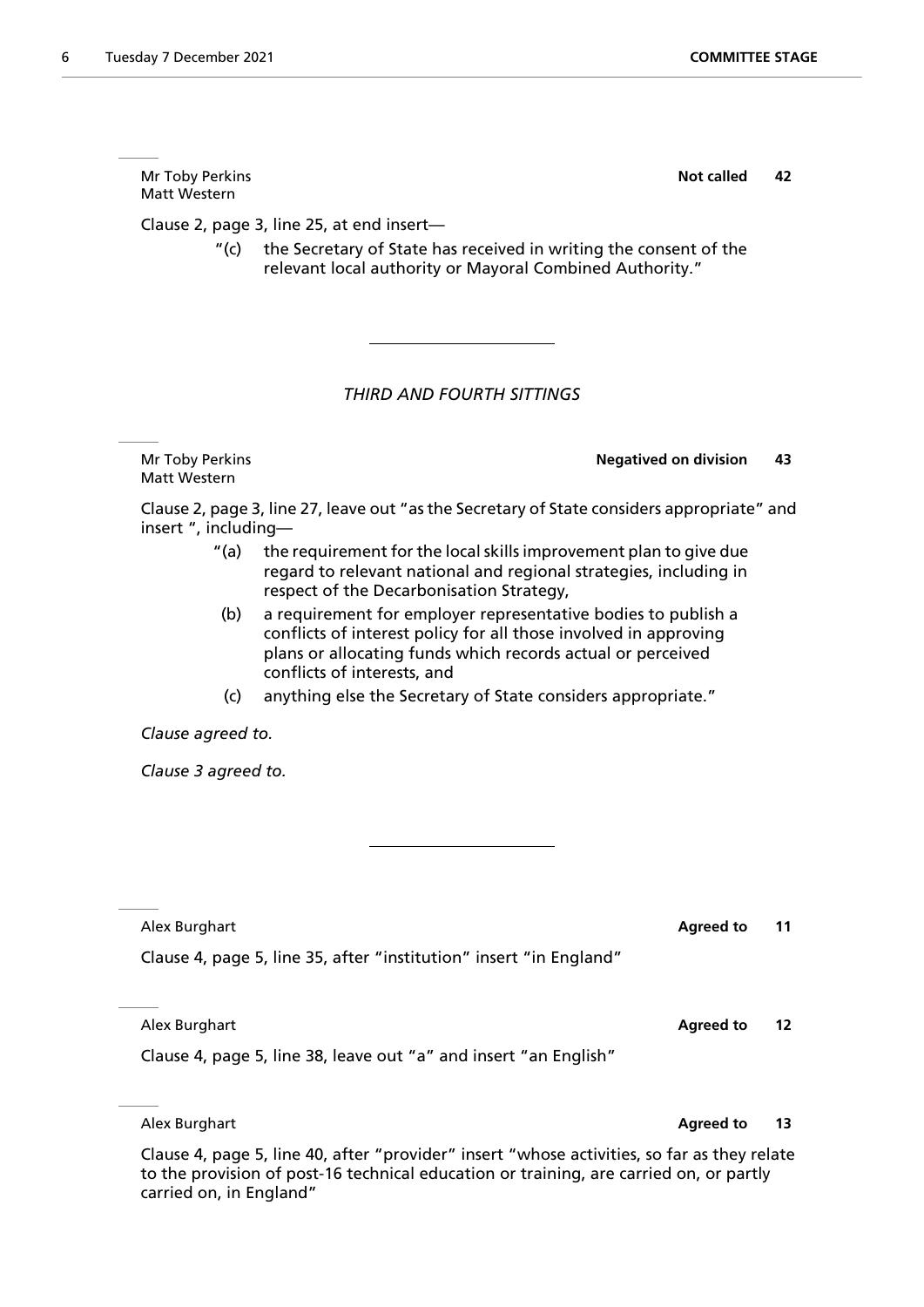| Alex Burghart                                                                                                                                                                                                            | <b>Agreed to</b>             | 14 |
|--------------------------------------------------------------------------------------------------------------------------------------------------------------------------------------------------------------------------|------------------------------|----|
| Clause 4, page 5, line 41, at end insert "in England"                                                                                                                                                                    |                              |    |
|                                                                                                                                                                                                                          |                              |    |
| Alex Burghart                                                                                                                                                                                                            | <b>Agreed to</b>             | 15 |
| Clause 4, page 6, line 9, leave out "in respect of which amounts are" and insert "funded,<br>wholly or partly, by amounts"                                                                                               |                              |    |
| Alex Burghart                                                                                                                                                                                                            | <b>Agreed to</b>             | 16 |
| Clause 4, page 6, line 10, leave out "by the Secretary of State"                                                                                                                                                         |                              |    |
|                                                                                                                                                                                                                          |                              |    |
| Alex Burghart                                                                                                                                                                                                            | <b>Agreed to</b>             | 17 |
| Clause 4, page 6, line 11, after "made" insert "by the Secretary of State"                                                                                                                                               |                              |    |
| Clause, as amended, agreed to.                                                                                                                                                                                           |                              |    |
| Clause 5 agreed to.                                                                                                                                                                                                      |                              |    |
|                                                                                                                                                                                                                          |                              |    |
|                                                                                                                                                                                                                          |                              |    |
|                                                                                                                                                                                                                          |                              |    |
|                                                                                                                                                                                                                          |                              |    |
| Mr Toby Perkins<br>Matt Western                                                                                                                                                                                          | <b>Negatived on division</b> | 32 |
| Clause 6, page 7, line 23, at end insert-                                                                                                                                                                                |                              |    |
| "(2A) The Institute shall perform a review of the operation of the<br>apprenticeship levy, paying particular regard to ensuring that sufficient<br>apprenticeships at level 3 and below are available."                  |                              |    |
| Clause agreed to.                                                                                                                                                                                                        |                              |    |
|                                                                                                                                                                                                                          |                              |    |
|                                                                                                                                                                                                                          |                              |    |
|                                                                                                                                                                                                                          |                              |    |
|                                                                                                                                                                                                                          |                              |    |
| Mr Toby Perkins<br><b>Matt Western</b>                                                                                                                                                                                   | Withdrawn after debate       | 47 |
| Clause 7, page 10, line 37, at end insert-                                                                                                                                                                               |                              |    |
| "(2A) Notwithstanding the provision in subsection (2), the Secretary of State<br>will appoint by regulations a body other than the Institute to withdraw<br>approval of a technical education qualification at Level 3." |                              |    |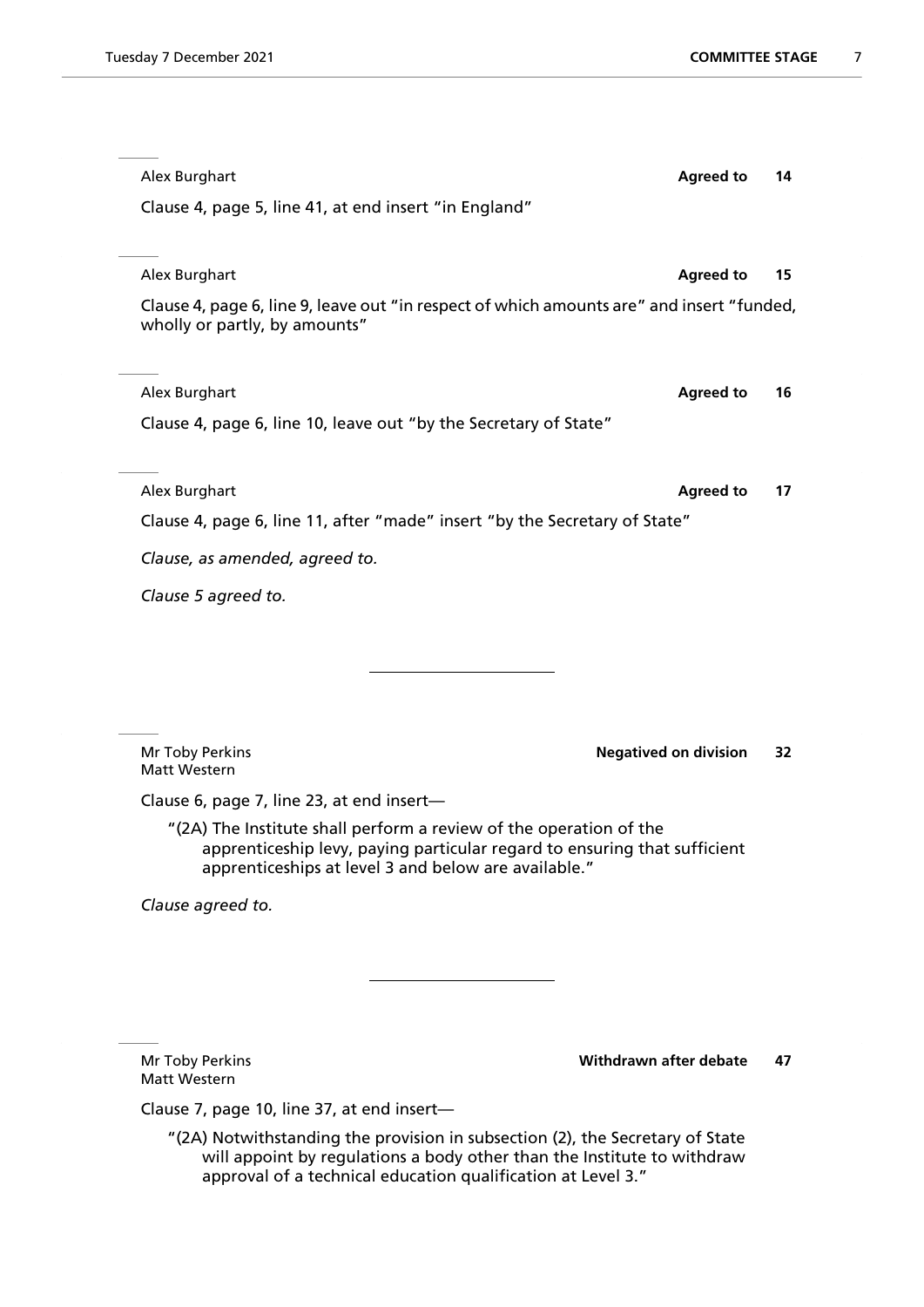| Alex Burghart                                                                                                                                                                                                                                                       | <b>Agreed to on division</b> | 18 |
|---------------------------------------------------------------------------------------------------------------------------------------------------------------------------------------------------------------------------------------------------------------------|------------------------------|----|
| Clause 7, page 10, leave out lines 38 to 40                                                                                                                                                                                                                         |                              |    |
|                                                                                                                                                                                                                                                                     |                              |    |
| Alex Burghart                                                                                                                                                                                                                                                       | <b>Agreed to on division</b> | 19 |
| Clause 7, page 10, leave out lines 41 and 42                                                                                                                                                                                                                        |                              |    |
|                                                                                                                                                                                                                                                                     |                              |    |
| Mr Toby Perkins<br><b>Matt Western</b>                                                                                                                                                                                                                              | <b>Negatived on division</b> | 48 |
| Clause 7, page 11, line 19, at end insert-                                                                                                                                                                                                                          |                              |    |
| "(10) The Secretary of State must publish criteria to define what is meant by<br>"high quality qualifications", which can be used as a framework for<br>future deliberations about any defunding of qualifications.                                                 |                              |    |
| (11) Any future defunding of qualifications must be reviewed by an<br>appointed independent panel of experts, against the criteria set out in<br>subsection (10).                                                                                                   |                              |    |
| (12) The Secretary of State must publish the proposed list of Level 3 vocational<br>and technical qualifications which are proposed to be defunded, based<br>on the criteria as set out in subsection (10), within 3 months of this Act<br>receiving royal assent." |                              |    |
| Clause, as amended, agreed to.                                                                                                                                                                                                                                      |                              |    |
| Clause 8 and 9 agreed to.                                                                                                                                                                                                                                           |                              |    |

Matt Western

Mr Toby Perkins **Withdrawn after debate 49**

Clause 10, page 14, line 17, leave out paragraph (a)

*Clause agreed to.*

*Clauses 11 to 13 agreed to.*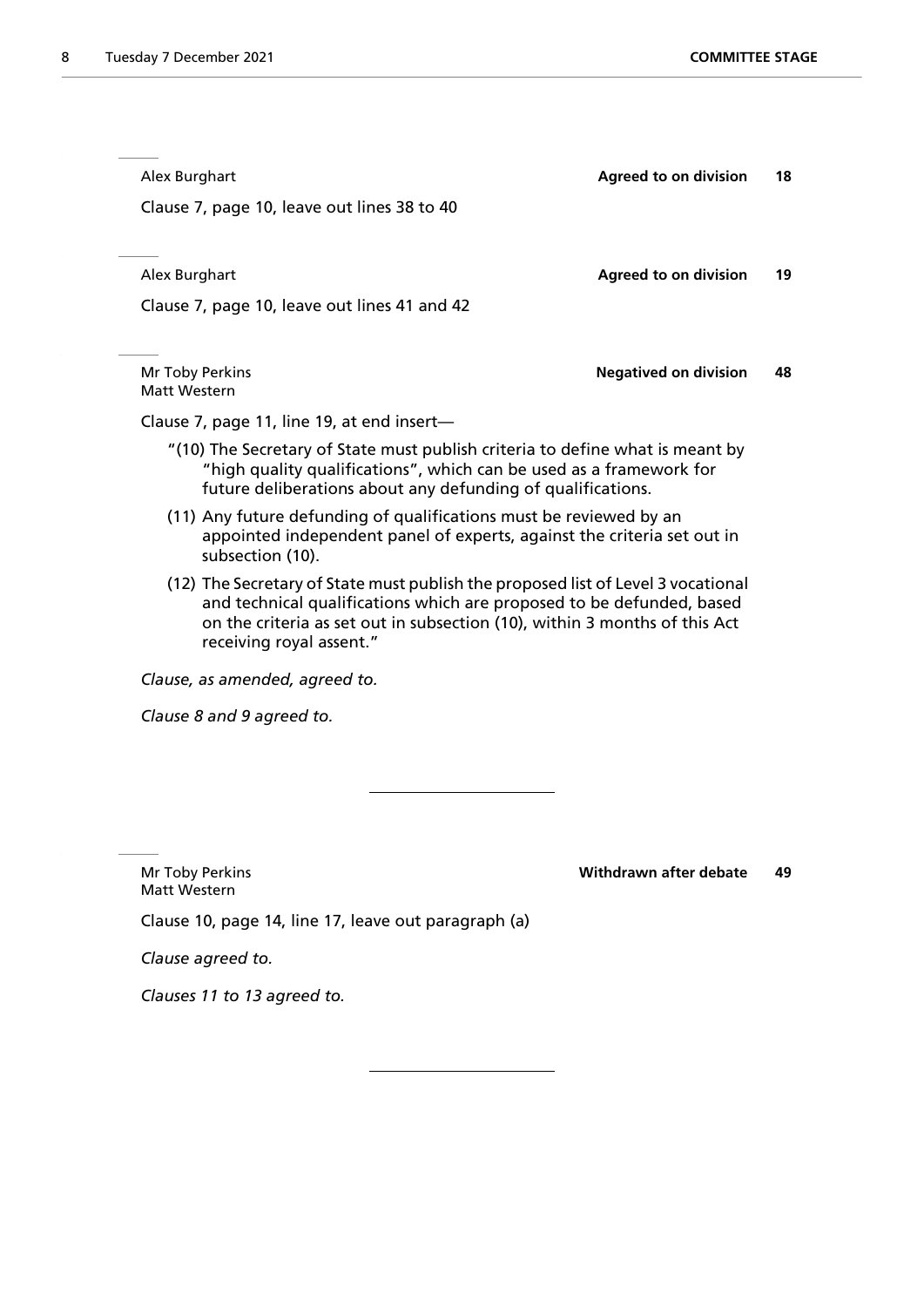### *FIFTH AND SIXTH SITTINGS*

Alex Burghart **Not selected 20**

Page 18, line 2, leave out Clause 14

*Clause disagreed to on division.*

Mr Toby Perkins **Not selected** 51 Matt Western

Clause 15, page 19, line 25, after "State" insert "or Employer Representative Body"

Mr Toby Perkins **Not selected 52** Matt Western

Clause 15, page 20, line 27, after "State" insert "or as determined in the provisions of a Local Skills Improvement Plan"

*Clause agreed to on division.*

*Clause 16 agreed to.*

Alex Burghart **Not selected** 21

Page 21, line 28, leave out Clause 17

*Clause disagreed to on division.*

Matt Western

Mr Toby Perkins **Withdrawn after debate 50**

Clause 18, page 22, line 6, at end insert—

"(1A) The Secretary of State must also prepare and publish a review of student maintenance entitlements."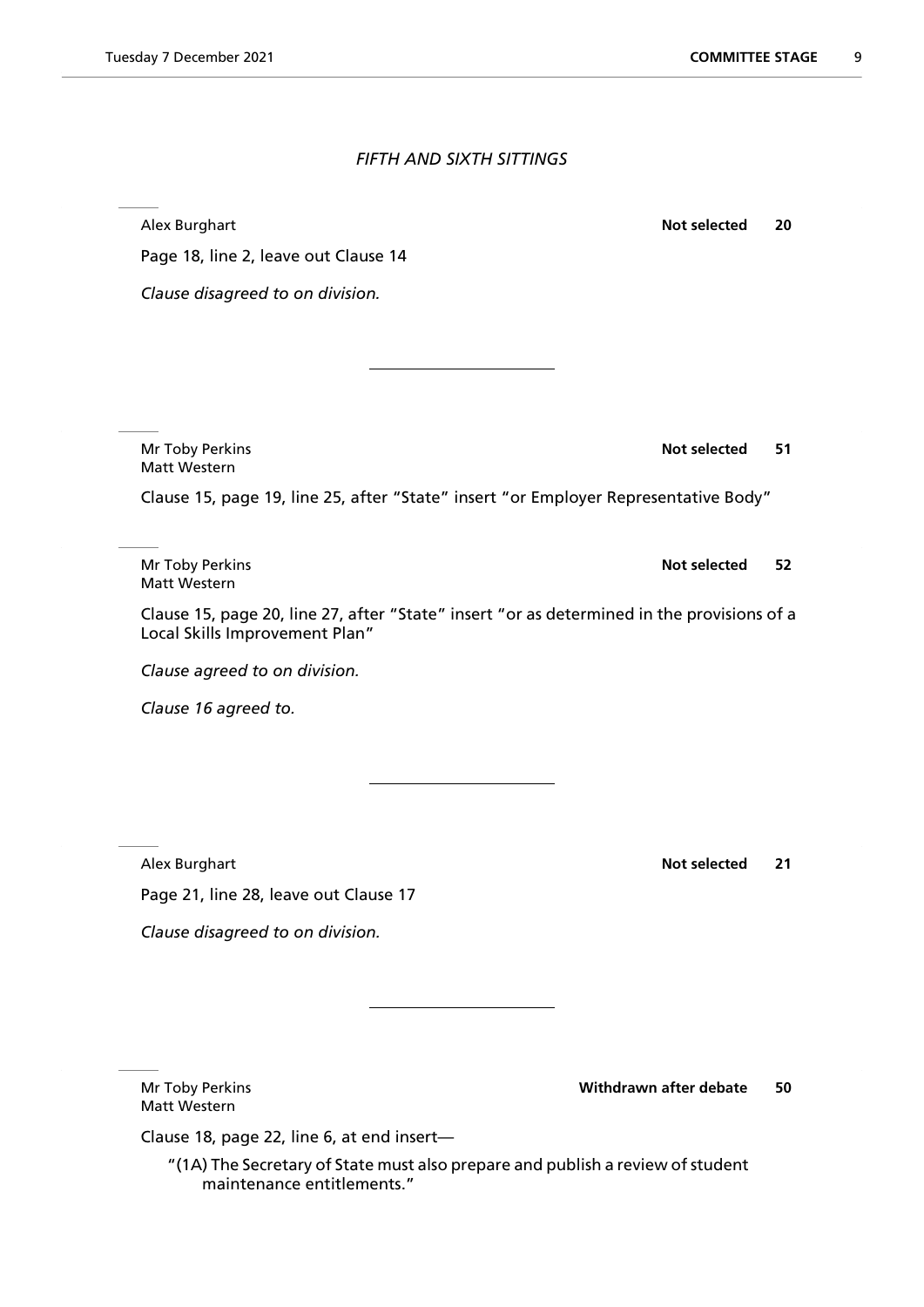| Page 22, line 1, leave out Clause 18                                                                                                                                  |                              |    |
|-----------------------------------------------------------------------------------------------------------------------------------------------------------------------|------------------------------|----|
| Clause disagreed to on division.                                                                                                                                      |                              |    |
|                                                                                                                                                                       |                              |    |
|                                                                                                                                                                       |                              |    |
|                                                                                                                                                                       |                              |    |
| Alex Burghart                                                                                                                                                         | <b>Agreed to on division</b> | 23 |
| Clause 19, page 22, line 34, leave out subsection (3)                                                                                                                 |                              |    |
| Clause, as amended, agreed to.                                                                                                                                        |                              |    |
|                                                                                                                                                                       |                              |    |
|                                                                                                                                                                       |                              |    |
|                                                                                                                                                                       |                              |    |
| Mr Toby Perkins<br>Matt Western                                                                                                                                       | Withdrawn after debate       | 60 |
| Clause 20, page 24, line 13, at end insert-                                                                                                                           |                              |    |
| "(5A)When measuring student outcomes under subsection (5), the OfS must<br>take account of mitigating circumstances, such as the impact of the<br>Covid-19 pandemic." |                              |    |
| Mr Toby Perkins<br>Matt Western                                                                                                                                       | <b>Negatived on division</b> | 56 |
| Clause 20, page 24, line 16, at end insert-                                                                                                                           |                              |    |
| "(6A) The OfS must consult the higher education sector before determining a<br>minimum level in relation to a measure of student outcomes."                           |                              |    |
| Mr Toby Perkins<br>Matt Western                                                                                                                                       | <b>Not called</b>            | 57 |
| Clause 20, page 24, line 17, leave out "not"                                                                                                                          |                              |    |
| Mr Toby Perkins                                                                                                                                                       | <b>Not called</b>            | 58 |
| Matt Western                                                                                                                                                          |                              |    |
| Clause 20, page 24, line 23, leave out "or subject being studied"                                                                                                     |                              |    |

Alex Burghart **Not selected** 22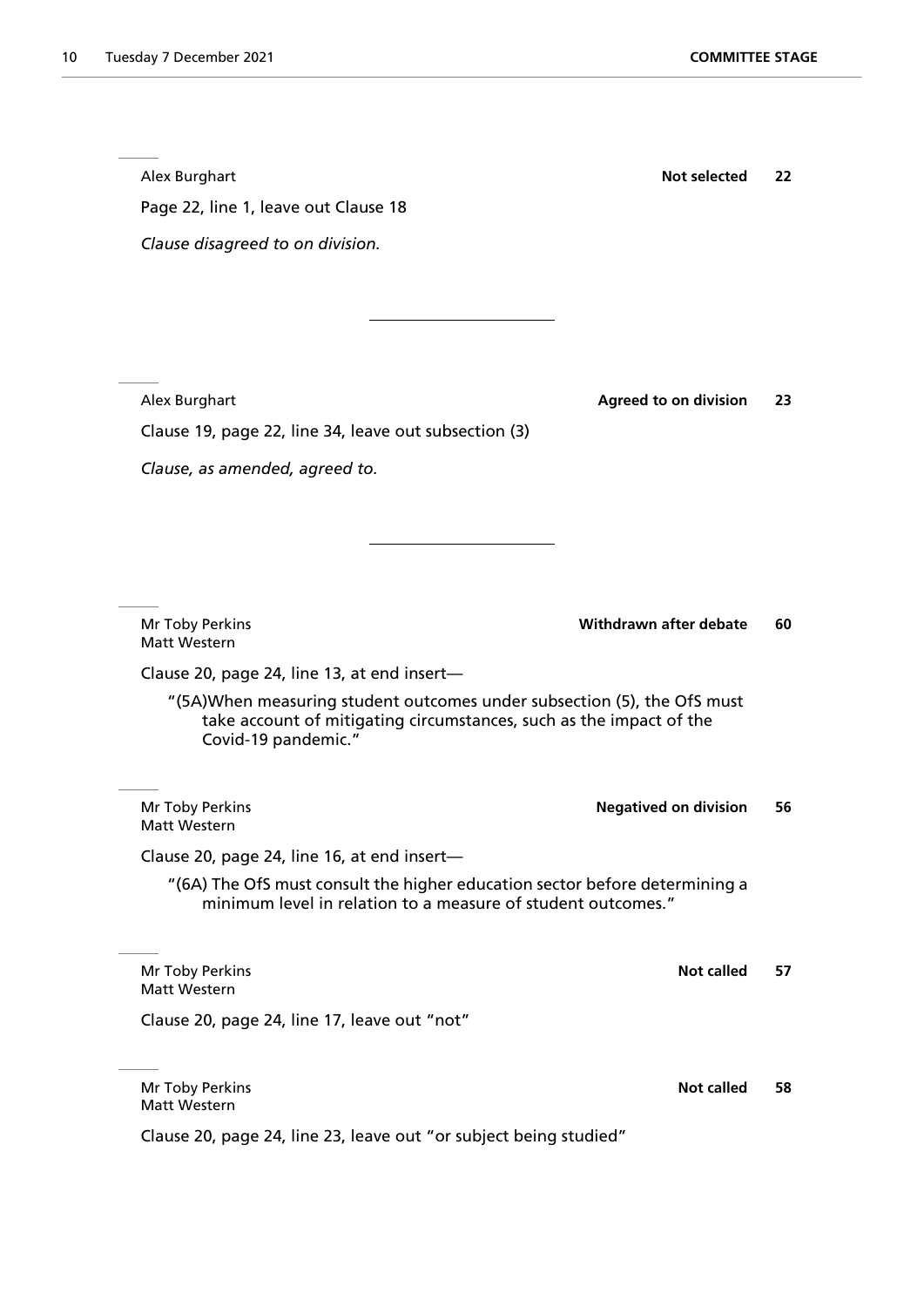Matt Western

Mr Toby Perkins **Negatived on division 55**

Clause 20, page 24, line 24, at end insert—

"(7A) When making decisions of a strategic nature in relation to a measure of student outcomes, the OfS must have due regard to the potential impact on the participation in higher education of students from disadvantaged and underrepresented groups."

Mr Toby Perkins **Not called** 59 Matt Western

Clause 20, page 24, line 28, at end insert—

"(8A)The OfS must work together with the devolved authorities to minimise the potential for different assessments of the quality of higher education with a view to protecting the United Kingdom's higher education sectors' international reputation."

*Clause agreed to.*

Christian Wakeford **Negatived on division 29** Mr Toby Perkins Matt Western

Clause 21, page 25, line 10, at end insert—

"(aa) for mayoral combined authorities or other authorities as defined by the Secretary of State, to keep a list of relevant education or training providers who meet the conditions specified by the authority in respect of that education or training;"

Christian Wakeford **Not called 30** Mr Toby Perkins Matt Western

Clause 21, page 26, line 12, at end insert "including mayoral combined authorities or other funding authorities."

*Clause agreed to.*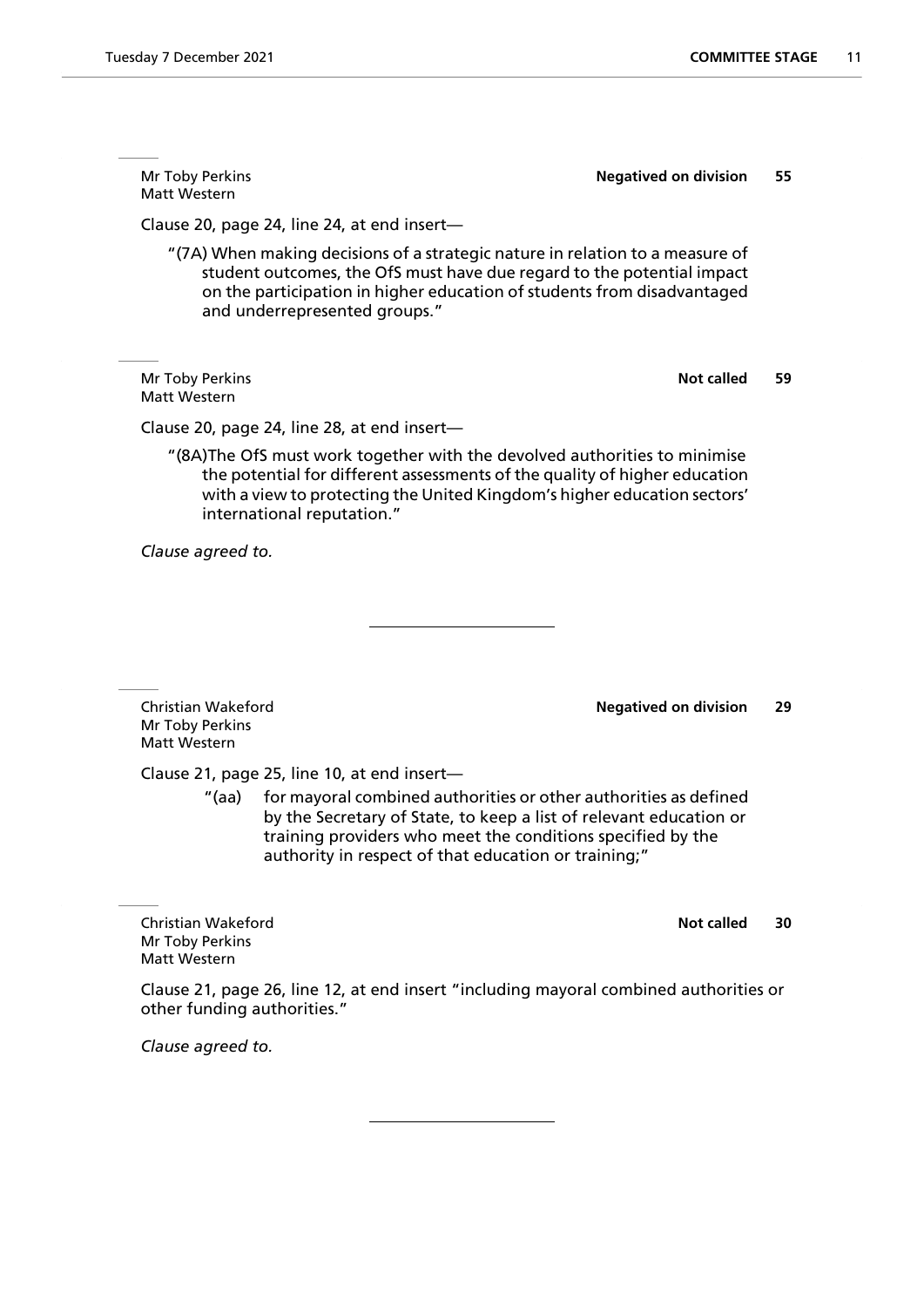Christian Wakeford **Not called 31** Mr Toby Perkins Matt Western

Clause 22, page 27, line 8, after "(a)" insert "or (b)"

Alex Burghart **Agreed to 24**

Clause 22, page 28, line 15, leave out from first "to" to "paid" in line 16 and insert "an agreement for the funding authority to provide funding to the provider includes a reference to an agreement or arrangements between the funding authority and the provider by virtue of which amounts can or must be"

*Clause, as amended, agreed to.*

*Clauses 23 and 24 agreed to.*

Matt Western

Mr Toby Perkins **Withdrawn after debate 53**

Clause 25, page 30, line 17, leave out from "education" to end of line 17

Mr Toby Perkins **Negatived on division** 54 Matt Western

Clause 25, page 30, line 17, leave out from "has" to "level." and insert "is earning below the Living Wage, as identified by the Living Wage Foundation."

Page 30, line 14, leave out Clause 25

*Clause disagreed to on division.*

*Clause 26 agreed to.*

Alex Burghart **Not selected** 25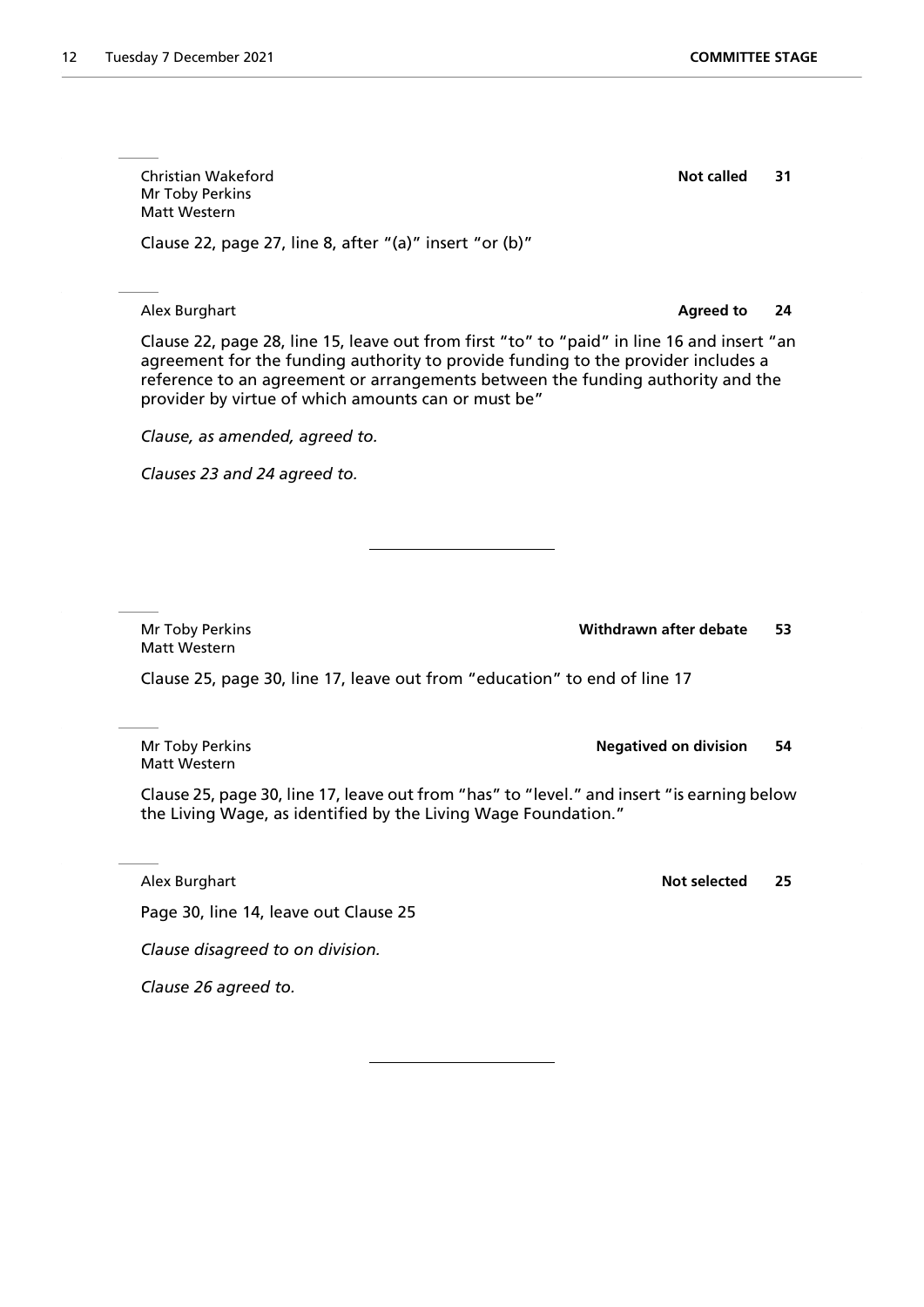Mr Toby Perkins **Withdrawn after debate 61** Matt Western Clause 27, page 33, line 19, at end insert— "(2C) Before applying to a court for an education administration order in relation to a further education body in England, the Secretary of state will conduct a review of the impact of the closure of a Further Education institution on learning opportunities in the local area and provide a report to Parliament on steps taken to ensure that the opportunities for learners are not restricted by his application for an education administration order." *Clause agreed to. Clauses 28 to 30 agreed to.* Mr Toby Perkins **Withdrawn after debate 62** Matt Western Clause 31, page 36, line 33, after "fine" insert "of no less than £5,000." *Clause agreed to. Clauses 32 to 38 agreed to.*

Clause 39, page 42, line 13, leave out subsection (2)

*Clause, as amended, agreed to.*

Alex Burghart **Agreed to 26**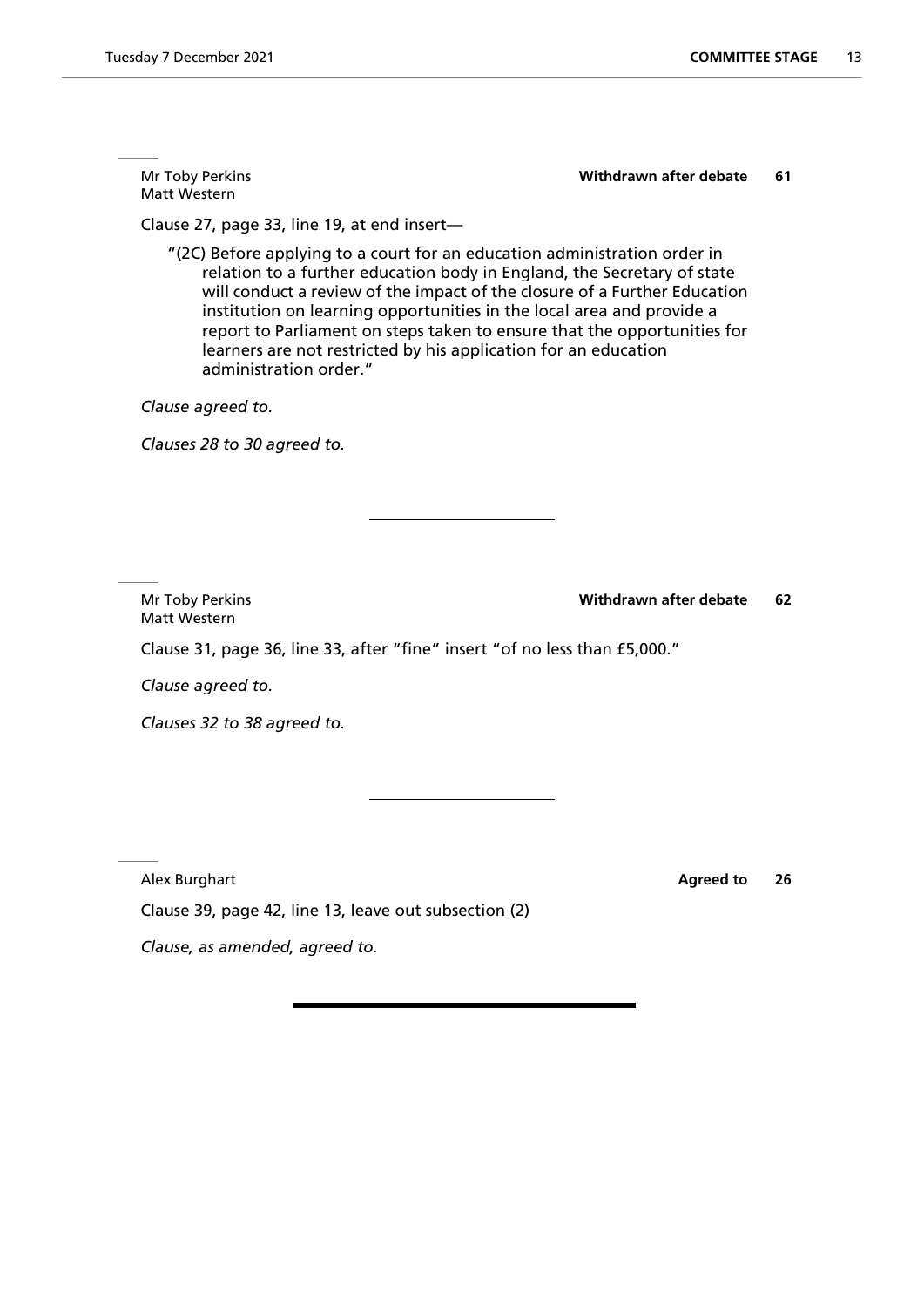Alex Burghart **Agreed to NC1**

To move the following Clause—

**"Information about technical education and training: access to English schools**

- (1) Section 42B of the Education Act 1997 (information about technical education: access to English schools) is amended as follows.
- (2) In subsection (1), for "is an opportunity" substitute "are opportunities".
- (3) After subsection (1) insert—
- "(1A) In complying with subsection (1), the proprietor must give access to registered pupils on at least one occasion during each of the first, second and third key phase of their education."
- (4) After subsection (2) insert—
- "(2A) The proprietor of a school in England within subsection (2) must—
	- (a) ensure that each registered pupil meets, during each of the first and second key phases of their education, at least one provider to whom access is given (or any other number of such providers that may be specified for the purposes of that key phase by regulations under subsection (8)), and
	- (b) ask providers to whom access is given to provide information that includes the following—
		- (i) information about the provider and the approved technical education qualifications or apprenticeships that the provider offers,
		- (ii) information about the careers to which those technical education qualifications or apprenticeships might lead,
		- (iii) a description of what learning or training with the provider is like, and
		- (iv) responses to questions from the pupils about the provider or approved technical education qualifications and apprenticeships.
- (2B) Access given under subsection (1) must be for a reasonable period of time during the standard school day."
- (5) In subsection (5)—
	- (a) in paragraph (c), at the end insert "and the times at which the access is to be given;";
	- (b) after paragraph (c) insert—
	- "(d) an explanation of how the proprietor proposes to comply with the obligations imposed under subsection (2A)."
- (6) In subsection (8), after "subsection (1)" insert "or (2A)".
- (7) After subsection (9) insert—
- "(9A) For the purposes of this section—
	- (a) the first key phase of a pupil's education is the period—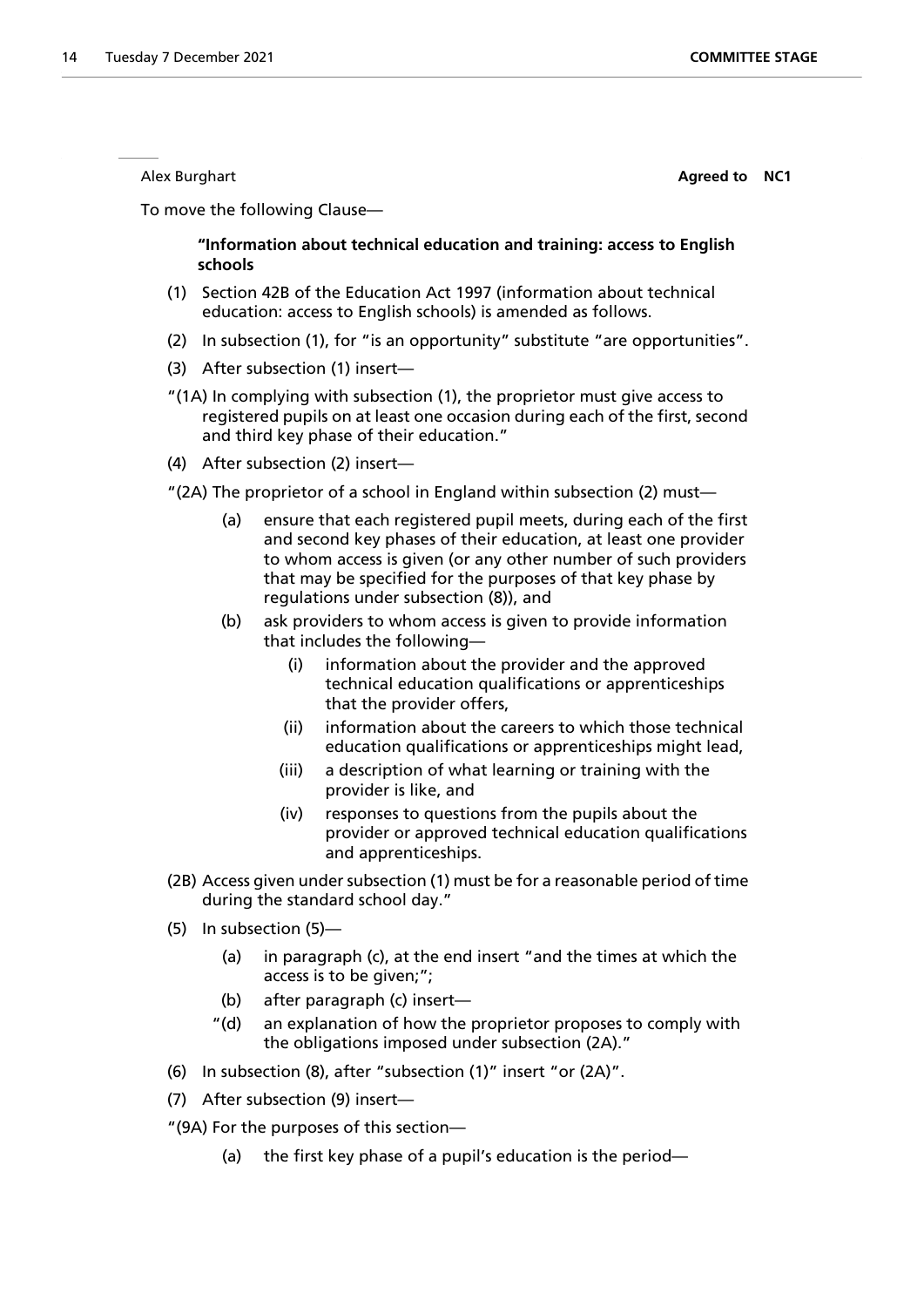- (i) beginning at the same time as the school year in which the majority of pupils in the pupil's class attain the age of 13, and
- (ii) ending with 28 February in the following school year;
- (b) the second key phase of a pupil's education is the period
	- beginning at the same time as the school year in which the majority of pupils in the pupil's class attain the age of 15, and
	- (ii) ending with 28 February in the following school year;
- (c) the third key phase of a pupil's education is the period—
	- (i) beginning at the same time as the school year in which the majority of pupils in the pupil's class attain the age of 17, and
	- (ii) ending with 28 February in the following school year.""

#### Emma Hardy **Negatived on division NC2**

To move the following Clause—

#### **"Lifelong learning: special educational needs**

 When exercising functions under this Act, the Secretary of State must ensure that providers of further education are required to include special educational needs awareness training to all teaching staff to ensure that all staff are able to identify and adequately support those students who have special educational needs."

Matt Western

Mr Toby Perkins **Negatived on division NC3**

To move the following Clause—

#### **"Report on the performance of employer representative bodies**

- (1) Within six months of the passing of this Act, and every twelve months thereafter, the Secretary of State must publish a report on the performance of employer representative bodies and lay it before both Houses of Parliament.
- (2) Each report must contain a statement setting out—
	- (a) the role of employer representative bodies,
	- (b) the accountability of employer representative bodies,
	- (c) the cost of employer representative bodies,
	- (d) the number of employer representative bodies in England and the areas covered,
	- (e) the number of employer representative bodies that have been removed and the reason why.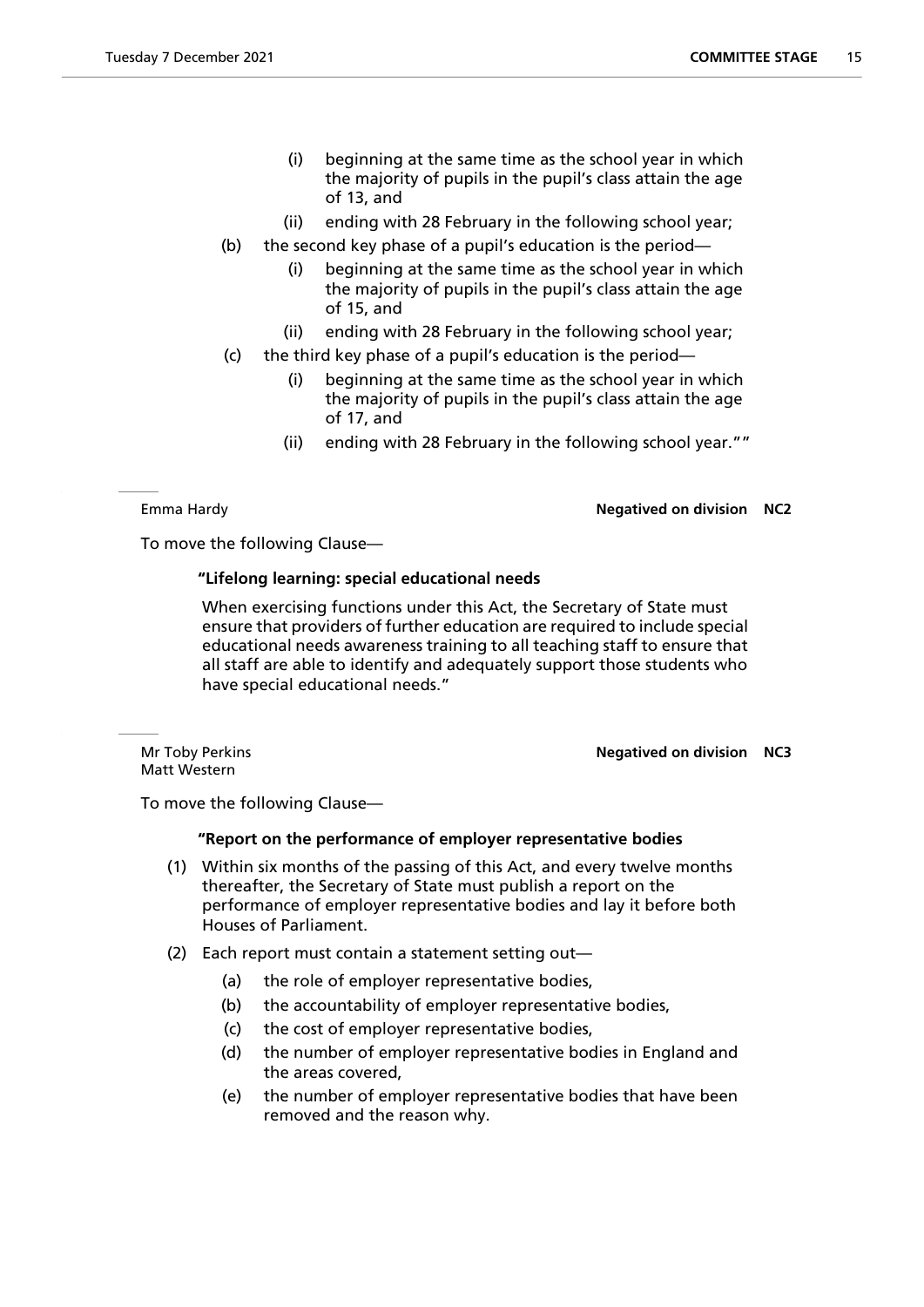- (3) Each report must contain an independent assessment of the impact of each employer representative body on—
	- (a) the development of local skills improvement plans, and
	- (b) local rates of participation in further education."

Stephen Timms **Negatived on division NC4**

To move the following Clause—

#### **"Access to Sharia-compliant lifelong learning loans**

- (1) The Secretary of State must make provision by regulations for Shariacompliant student finance to be made available as part of the lifelong learning entitlement.
- (2) Regulations under this section are to be made by statutory instrument, and a statutory instrument containing regulations under this section may not be made unless a draft of the instrument has been laid before, and approved by a resolution of, each House of Parliament."

#### Sarah Champion **Negatived on division NC5**

To move the following Clause—

#### **"National review and plan for addressing the attainment gap**

 Within six months of the passing of this Act, the Secretary of State must undertake a review to understand how to support those who have not achieved grade 4 or above in GCSEs in—

- (a) English, or
- (b) mathematics,

for the purposes of issuing a plan to support such people to achieve a level of attainment in those subjects through higher education, further education or technical education, as is necessary to advance their skills and education."

Matt Western

#### Mr Toby Perkins **Negatived on division NC6**

To move the following Clause—

#### **"T-levels: Duty to review**

- (1) Two years after the date on which the first T-levels are completed, the Secretary of State must perform a review of the education and employment outcomes of students enrolled on T-level courses.
- (2) No qualifications may be defunded until the Secretary of State's duty under subsection (1) has been undertaken."